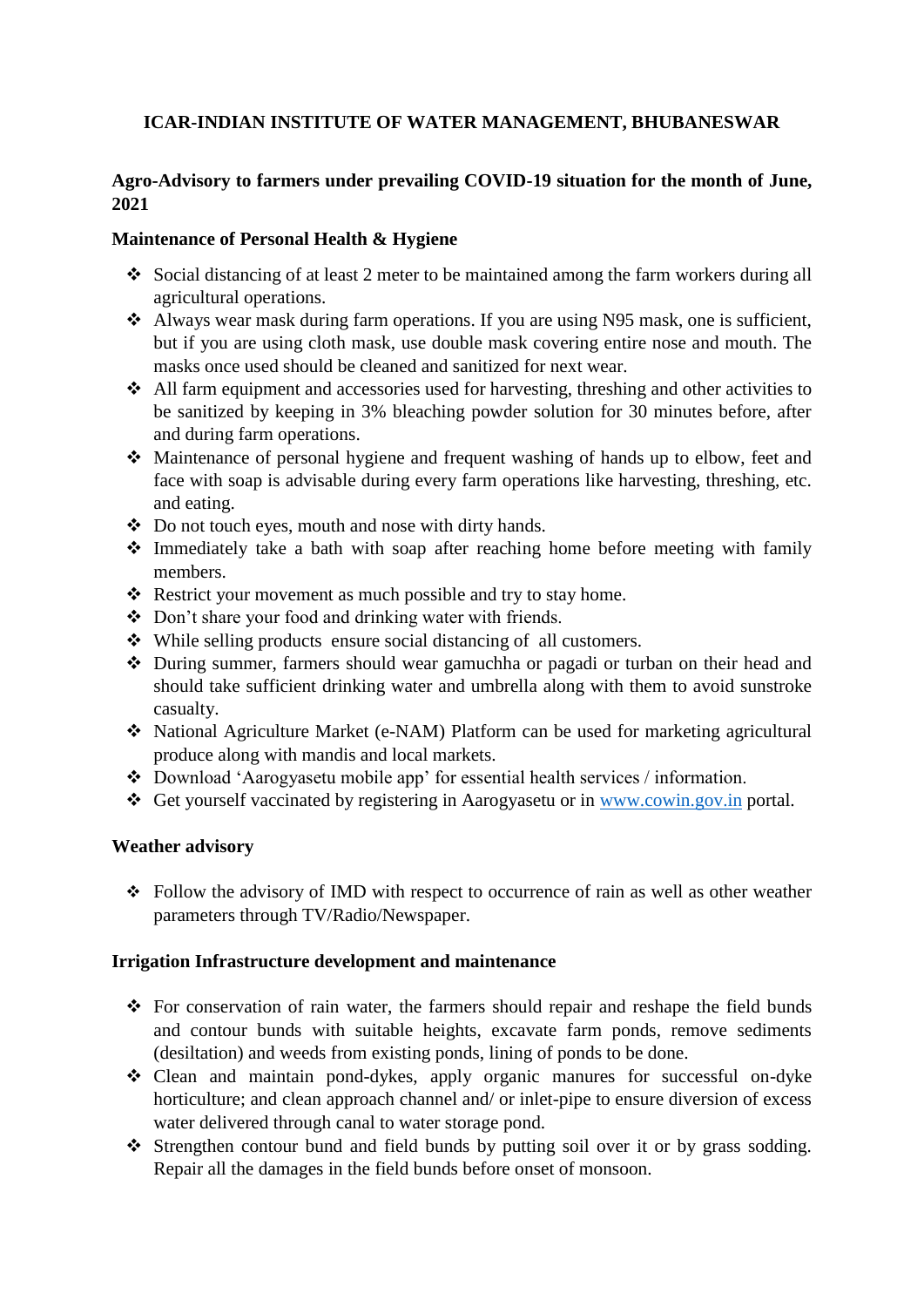- WUAs are advised to participate in the maintenance of canals and associated irrigation infrastructures; cleaning of weeds, repairing of canals and field channels in canal command areas
- $\triangle$  All the types of wells need to be cleaned to enhance capacity and to store good quality water.
- $\triangle$  All drainage channels where siltation has occurred, needs to be desilted before the onset of monsoon, to maintain its carrying and drainage capacity

## **Land preparation**

- Harvest paddy, groundnut and store the farm produce in a covered place and collect farm wastes and remaining paddy straw after feeding animals for composting/vermi composting.
- Burning paddy straw/farm wastes is not advisable as it deteriorates soil health by reducing soil moisture and soil organic carbon and evolves green-house-gases.
- $\cdot$  Summer ploughing is advised using the current rainfall to increase soil profile moisture storage. Apply organic manure and compost and thoroughly mix with the soil.
- Apply lime in furrow @ 250-500 kg/ha or mix paper mill sludge @ 2t/ha under upland condition in acid soils.
- Sow green manuring crop sesbania/sunhemp till  $10^{th}$  June to improve soil nutrient status. Use 10 kg seeds of sesbania/ sunhemp per acre.
- Prepare nursery beds for transplanted paddy and excavate pits for fruit and tree species. Apply farmyard manure or compost and basal doses of fertilizers.
- Avoid using urban wastewater for land preparation. If it is the only water source, then do not use directly from wastewater channels or source. Allow to settle for at least 48 hours after using bleaching powder at the rate of 4-5 gram per 1000 litre water.

## **Crop management**

- Collect good quality seeds, sow direct seeded rice in lowland before the onset of monsoon.
- Grow nursery for transplanted rice immediately after occurrence of monsoon in a wellprepared nursery bed.
- Sow non-paddy crops viz., maize, cowpea, pulses (arhar, blackgram,) ragi, groundnut, sesame, ricebean, castor, pumpkin and sweet potato in upland.
- On occurrence of root rot in vegetables, spray Metalaxil +Mancozeb. Staking to be done in banana plants to avoid lodging.

## **Livestock and Aquaculture Management**

- Avoid (4-O's): over stocking, over feeding, over fertilization and over medication; this will help in aquaculture water management.
- Avoid water exchange and prefer water top-up to minimize water loss and pumping cost. Use aerators if available to avoid oxygen depletion problem.
- \* Reduce feeding to slow the growth rate of the fish to delay harvesting. Produce fish feed using locally available ingredients (rice bran, groundnut oil cake, mustard oil cake).